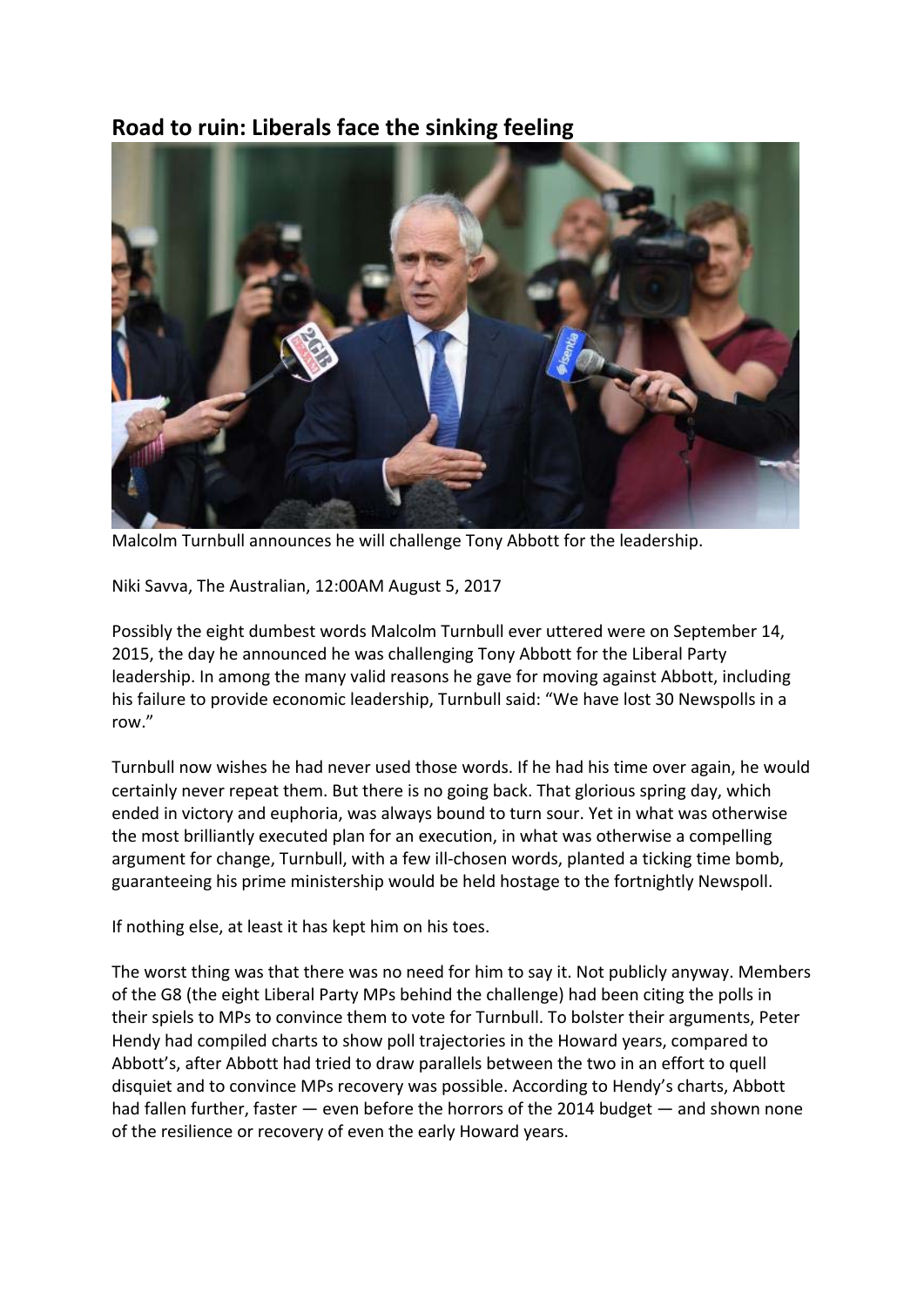Everybody knew exactly why Turnbull had set out to bring down the fifth prime minister in eight years. Abbott's leadership was terminal, his office dysfunctional, the government's position irretrievable. The majority of MPs knew, and remain convinced, that unless Abbott was removed, and his chief of staff with him, the government would be smashed at the election whenever it was held, handing victory to Bill Shorten's Labor Party.



Tony Abbott speaks at press conference following Malcolm Turnbull's challenge.

For a while it went well for Turnbull. He was riding high. There was huge relief at Abbott's departure, combined with hope about what Turnbull might offer from a revitalised government. It was never going to last. Expectations were too high, the ability to deliver constrained by previous decisions or the need to close the wounds, and the transactional cost of removing a sitting prime minister in the first term enormous.

The previous administration had left rooms full of bare cupboards, ensuring that the new Turnbull government had no policies, except dud ones from the 2014 budget, and the party had no money and no staff — a situation so dire that the ill-fated new federal director, Tony Nutt, had to work for months with no pay.

Nevertheless, Turnbull was widely criticised for not calling an early election to capitalise on his popularity. Later, Theresa May showed the folly of that strategy, even as Julia Gillard had before her. Turnbull waited until after his first budget. But periods of political chaos before that, followed by the long, cold, low-energy, lacklustre campaign, resulted in the narrowest of victories. A ratty, self-pitying speech on election night, and the resuscitation of Pauline Hanson's One Nation, combined with another prolonged period of messiness, saw a steady decline in the party's vote.

The poor election result weakened Turnbull's authority and emboldened Abbott, who was being aided and abetted by the foxes and the vixens — the collection of presenters and panellists, including his former chief of staff, Peta Credlin — who came out, usually after dark on Sky News, to fawn over and protect him while they scratched and bit at Turnbull.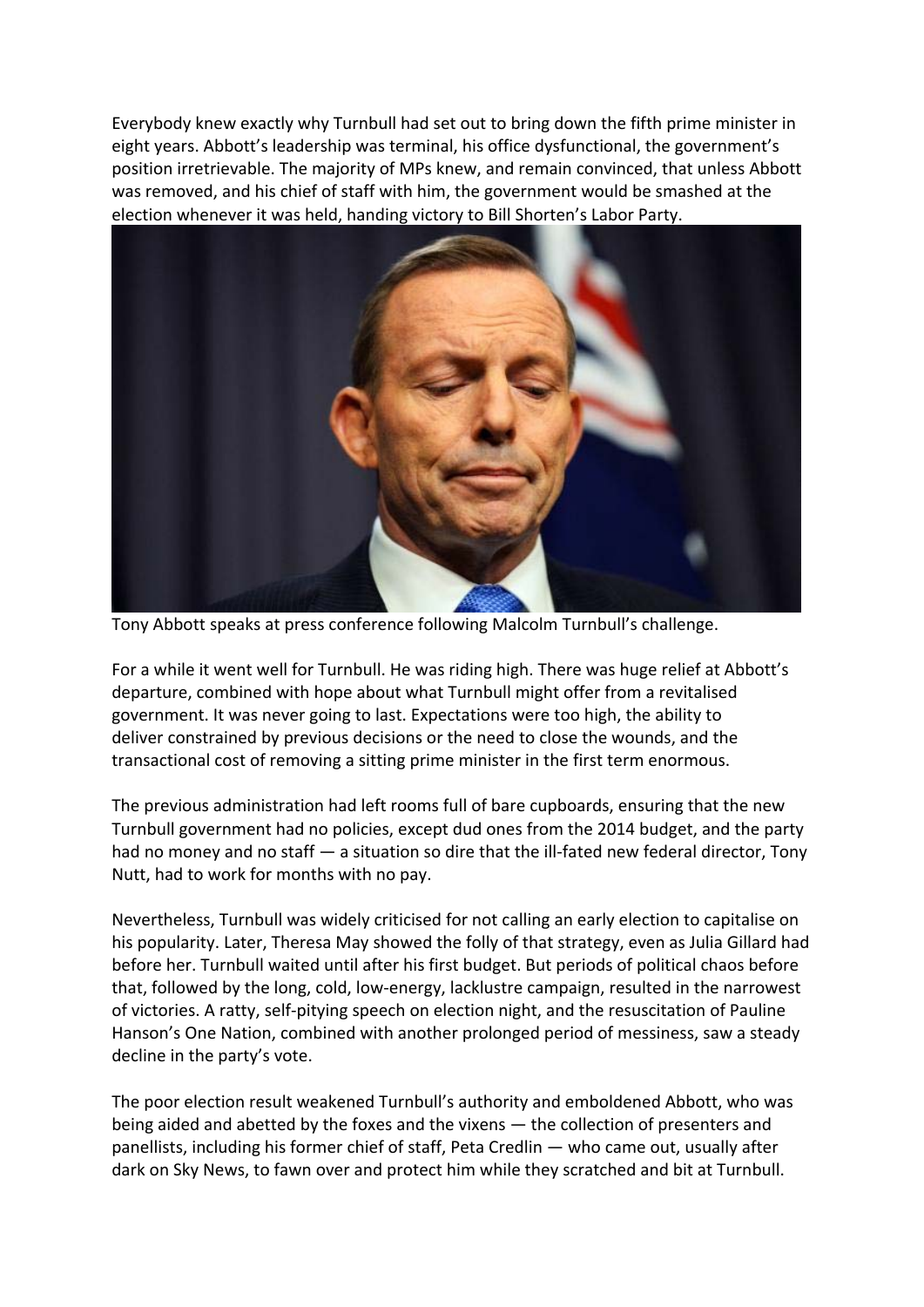By mid-2017, the clock was ticking, and he was halfway there. Everyone, friend and foe alike, was counting the number of polls he had lost. If the government fails to get in front, and the clock does not reset, and if Newspoll continues to be published every fortnight in The Australian (it sometimes skip weeks, particularly if public holidays intervene), the count could reach the mid-20s by the final sitting week of 2017, and the countdown will resume in 2018 with a ticking and a tempo too loud to ignore. Even if the clock does reset, the count will begin again when the Turnbull government falls behind again, which it will.

The government's ultra-slim majority, combined with the poll slide, has spurred predictable mutterings about another leadership change. I have described these conversations previously as political parlour games. They are the equivalent of ice for political junkies. They can be as deadly.

Right now, there is simply no alternative to Turnbull, and any attempt to remove him would guarantee defeat. Apart from the fact there is no stomach for another bloody coup, there is also, inside the government — despite signs of despair fed by the bad polls and distaste for policy shifts leftwards — an acceptance that, in the short to medium term, he remains their best option. Despite everything, the people who matter most remain gingerly optimistic that by sticking with him as Prime Minister they can still win the next election. The greatest danger they see to that is Abbott's increasingly brazen, relentless destabilisation.



If the Prime Minister fell under a bus, Peter Dutton would run hard for the leadership.

Of course, there is always the potential for disaster of a different kind. Another high-profile senior member of the government could become embroiled in a scandal involving entitlements and extracurricular activity, plunging the whole show into crisis. There is no stopping politicians or people in power from committing mad, bad or self-destructive acts. They think they have earned a magic immunity pin that protects them from stupid behaviour undertaken at taxpayer expense. They forget how quickly everything can turn to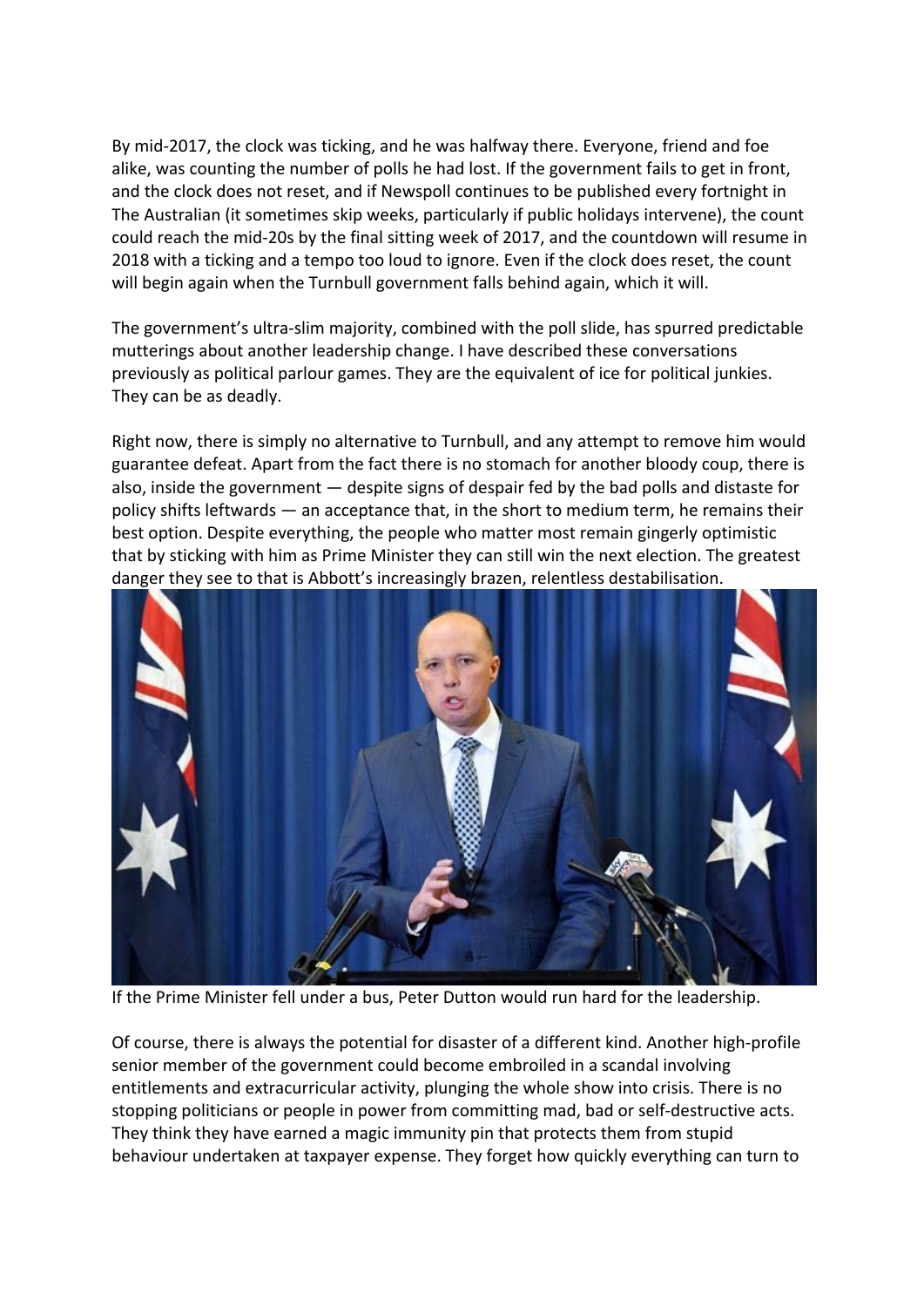rubble. All it takes is for the opposition or a smart journo to match up the travel claims of prime suspects, and voila. Say goodbye to career, to family, even to the government.

Or Queensland LNP backbencher George Christensen could defect on a matter of principle and rob the government of its one-seat majority in the house. These scenarios keep the Turnbull political managers awake at night.

Everything conspired during the winter recess to ensure that the leadership parlour games continued. For his part, Turnbull has made it well known that if a move against him succeeded, he would quit parliament immediately, triggering a by-election and threatening the government's one-seat majority. Blood and chaos in equal measure would engulf the Liberal Party. Apart from Turnbull, the two people who understand this best are Mathias Cormann and Peter Dutton.

Cormann and Dutton have emerged as the new leaders of the right. They had remained loyal to Abbott until the end, but those days are long gone. They are now integral to Turnbull's survival. Cormann, who slogged his guts out day and night for Abbott, whose discipline and commitment to staying on message is legendary, was so outraged by Abbott's persistent undermining that he publicly, spectacularly, let loose one Friday morning in February, castigating his former leader, only to cop abusive phone calls from him for it. If Turnbull goes, then in all likelihood so will Cormann. With a young family, a gruelling work schedule and the tyranny of travel to and from the west, Cormann will embark on another, less harmful, way of life. He will play no part in the tearing down of a leader. Nor does he plan, at this stage anyway, to stick around later to try to pick up the pieces, particularly as he would probably be back in opposition.

Dutton is in a different place. He is being groomed and is grooming himself as a future leader. With an even temperament and a good sense of humour rarely displayed, he has been more circumspect in what he has said about Abbott's behaviour — although, after Abbott's criticism of (ASIO chief Duncan) Lewis, Dutton pointedly said that if anyone had problems with refugee policy, they should address them to him as the responsible minister.

Abbott steers well clear of any criticism of Dutton but, mysteriously, there has been some fanciful talk that if Turnbull self-destructs, it would be best for the party to resurrect Abbott rather than burn another future leader by elevating Dutton. Miranda Devine didn't call them delcons (delusional conservatives) for nothing.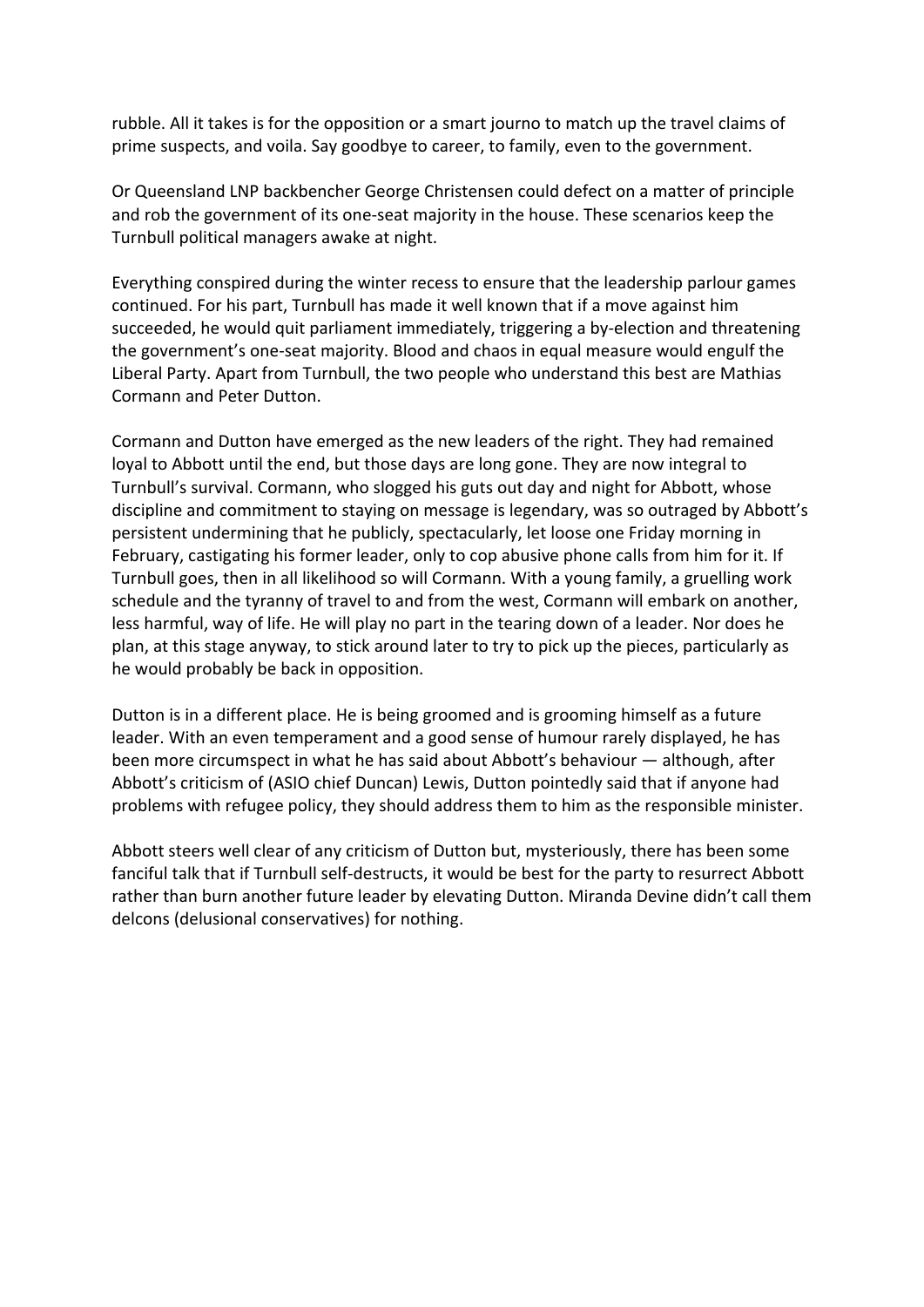

Christian Porter is slowly building his profile, particularly in welfare reform.

Dutton does have a marginal seat, and has to hang on to it to fulfil any leadership ambitions. Then again, if he loses his seat, the Coalition will probably lose the election, too. The same goes for another potential leader, West Australian Christian Porter, happy to be known as a modcon (modern conservative), who began quietly and is now slowly and impressively building his profile, particularly in welfare reform and by higher-energy performances in parliament.

There has been other equally fanciful talk that Turnbull should, at the appropriate time, acknowledge that he is never going to win the next election and stand down to make way, perhaps for Julie Bishop. That is not going to happen. Turnbull means it when he says he loves the job, and that while he may not be the best prime minister Australia has had, he is the happiest. Abbott's attempts to make his life miserable are definitely not succeeding.

Turnbull remains confident he can win the next election. At 62, he feels fit enough to continue in the job, insists he will remain prime minister for a very long time, will win the next election, and will then look at the one after. He certainly has no intention of giving it away any time soon, or allowing Abbott to try to rip it off him.

Despite his private ruminations, expressed to friends over a few wines, that he could stage a comeback with the help of friends inside the parliamentary party, Abbott will never again lead the Liberals, and any delusion he may have that if Turnbull fell under a bus tomorrow the party may turn to him is just that: delusional.

For his part, Dutton will not stand aside to allow someone else to take the leadership. Not Abbott and certainly not Bishop. Dutton made it clear from the beginning that the minute he felt betrayed or let down by Turnbull, or lost faith in him, everyone would know about it because he would immediately quit the frontbench. Whatever reservations he, like many other right-wing Liberals, harboured about the incursions of the 2017 budget into Labor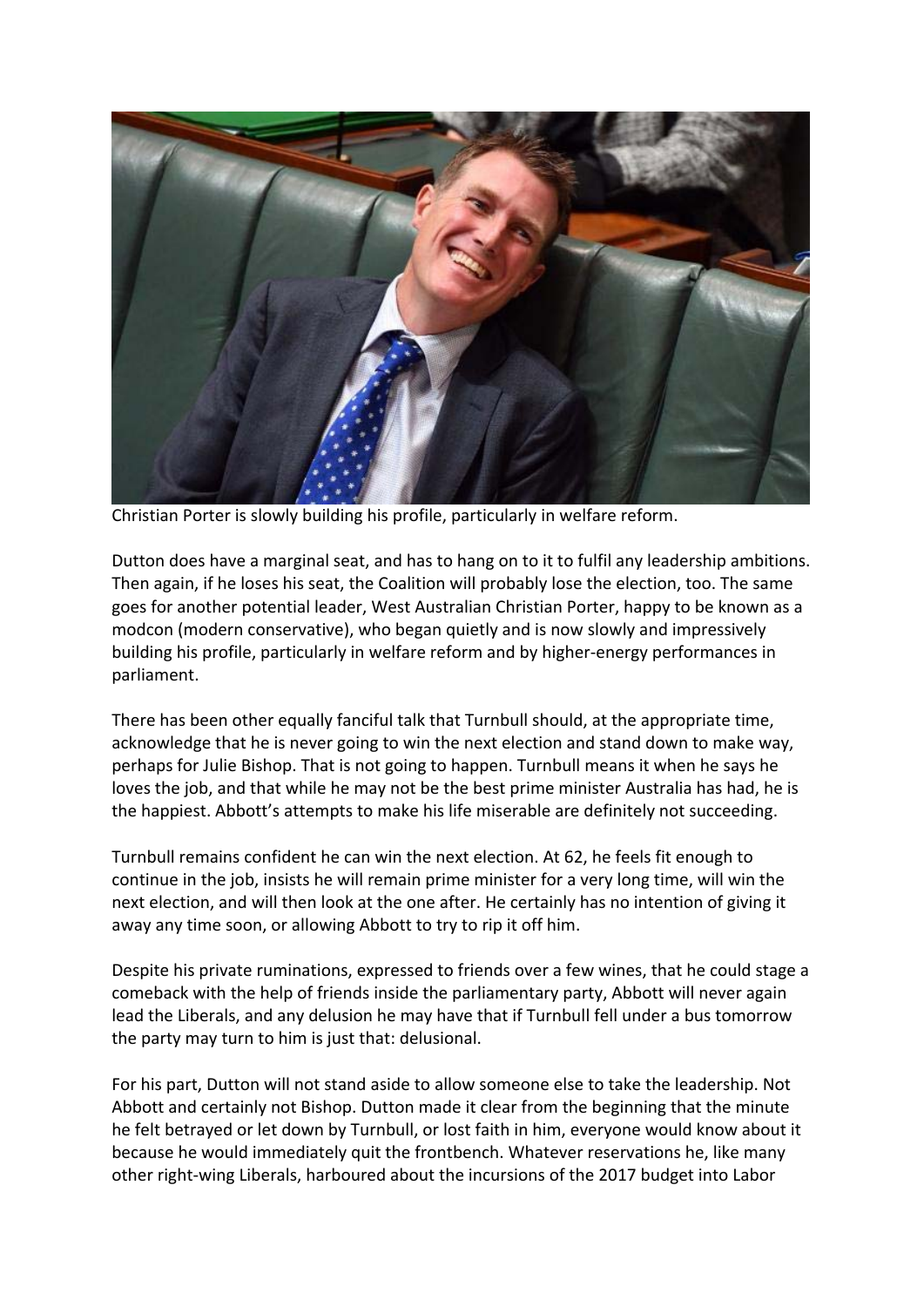heartland, they were not deep enough to lead him to deliver what would have been a mortal blow to Turnbull, or to conclude, despite the disappointing stubbornness of the polls, anything other than that the government's best hope for winning the next election lay in Turnbull succeeding. So Dutton is doing whatever he can to ensure this happens. Turnbull's residual popularity provides the foundation for the government rebuilding, based on the three pillars of economic, energy and national security. Dutton is integral to the latter.

Dutton placates and cultivates the right. He is tough on matters of national security, he has run immigration and border-protection policies fiercely and effectively, and he is conservative on social issues — all of which appeal to "the base". The conservative base, that is. It is another pillar designed to secure the government's future and Dutton's own.

But if the unthinkable happened and Turnbull fell under a bus, Dutton would not do what other aspirants — plagued by self-doubt, or anxiety that the numbers might not be there, or thoughts that waiting might bring more ideal circumstances — have done. He would not shy away or hold back. He would run, and run hard. Potentially, Dutton's main rival could be Scott Morrison, although, depending on timing and availability, Porter should not be discounted. Morrison had a rocky start as treasurer, as did Paul Keating, as did Peter Costello, which people tend to forget.

He handled his second budget much better than his first, and his performances improved. It helped quieten his critics, some of whom, including Abbott, could not forgive his refusal to rally his numbers for Abbott on the night of the challenge, while spurning Abbott's offer to run as his treasurer. Many relationships were shattered beyond repair that night in September 2015 when Abbott was overthrown. Morrison and Abbott did not speak for a long time. Then, on the night of the gala dinner on May 22 to mark the 75th anniversary of Robert Menzies' "Forgotten People" speech, they found themselves sitting at the same table. Talk about awkward. The two exchanged pleasantries; Morrison congratulated Abbott on a recently received honorary doctorate, and Abbott responded accordingly. They will never be mates, but at least, given the public nature of the occasion, their first post-breakup conversation was civil.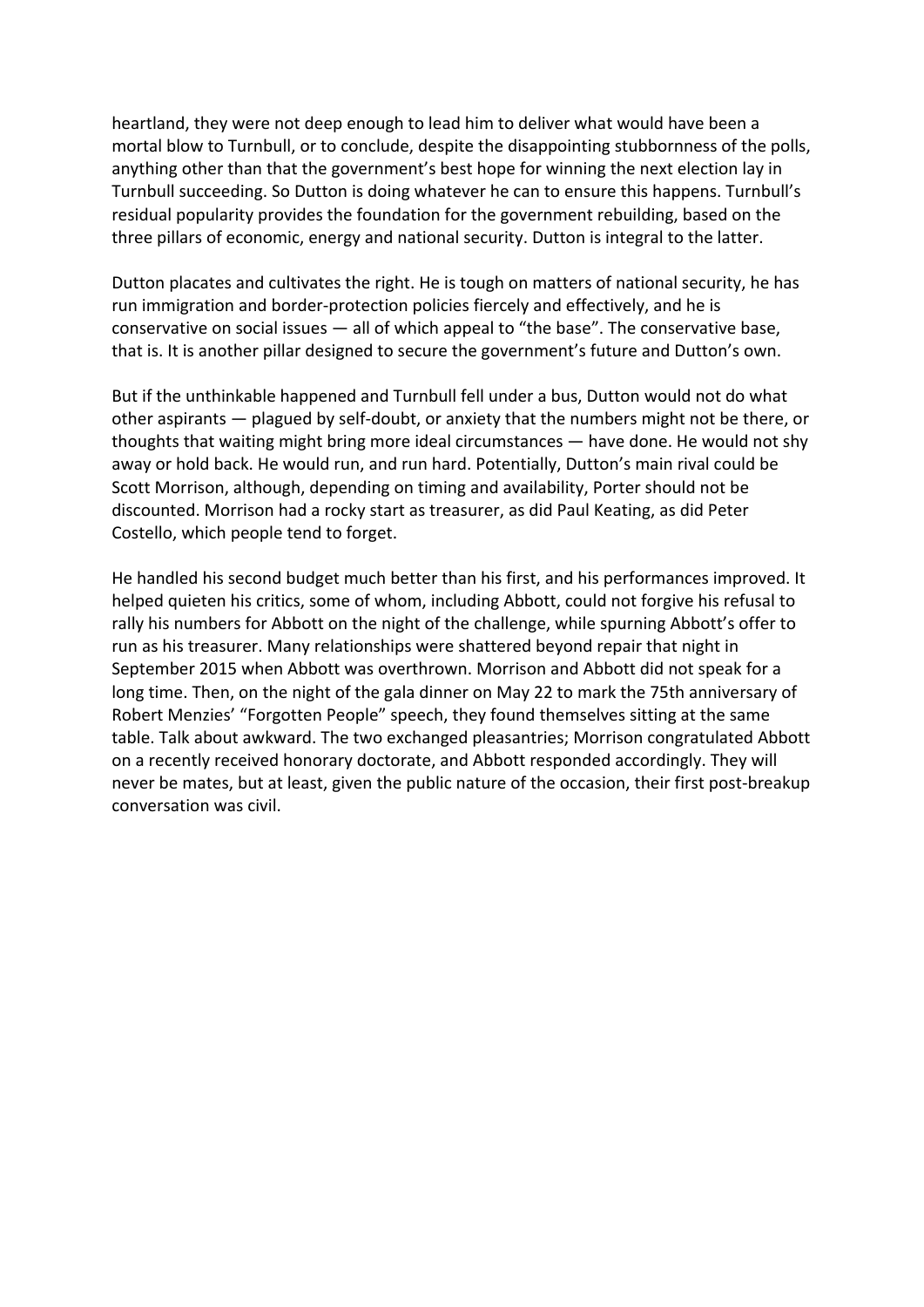

Julie Bishop is widely admired but unlikely to have the numbers for the leadership.

Bishop is widely admired, and handles her foreign affairs portfolio with great aplomb, but it is unlikely she would secure enough votes in the partyroom — even assuming she was interested in running for the leadership, which is highly questionable.

Her moment came the night before the spill motion against Abbott in February 2015 was moved by West Australian backbenchers Luke Simpkins and Don Randall. She could not convince herself to seize it. She and Turnbull, together in the same room — coincidentally at a fundraiser for Turnbull in Sydney — with Morrison on the phone, went through the permutations of which one of them could run, and where the others would fit. After much toing and froing, Bishop decided she couldn't, Turnbull decided he wouldn't, and there was little point in Morrison putting his hand up because he didn't have anywhere near enough numbers. The empty chair secured 39 votes.

There remains deep resentment about Bishop's perceived role in Abbott's eventual downfall, particularly in the party's right wing. Even if she ran and won a ballot now, there are doubts she would be able to handle the scrutiny that comes with leadership. Gillard was never asked a single tough technical question by the media during her time as prime minister, on tax or superannuation. Bishop has been flummoxed twice, once as shadow treasurer on tax, then again during the election campaign on superannuation. Journalists who find it easy to go easy on Labor politicians would quickly rack up a list of gotcha questions for someone who has spent eight years immersed in foreign policy. Her friends say this is Bishop's last job in politics. Luckily, it happens to be her dream fulfilled. And with some distinction. If she lost the deputy leadership, she would leave, and if the Coalition lost the election, she would also leave, because ipso facto she would lose the deputy leadership.

This is an edited extract from a new chapter in The Road to Ruin: How Tony Abbott and Peta Credlin Destroyed Their Own Government by Niki Savva, which is being re-released this weekend (Scribe, \$24.99). The Road to Ruin was named general nonfiction book of the year